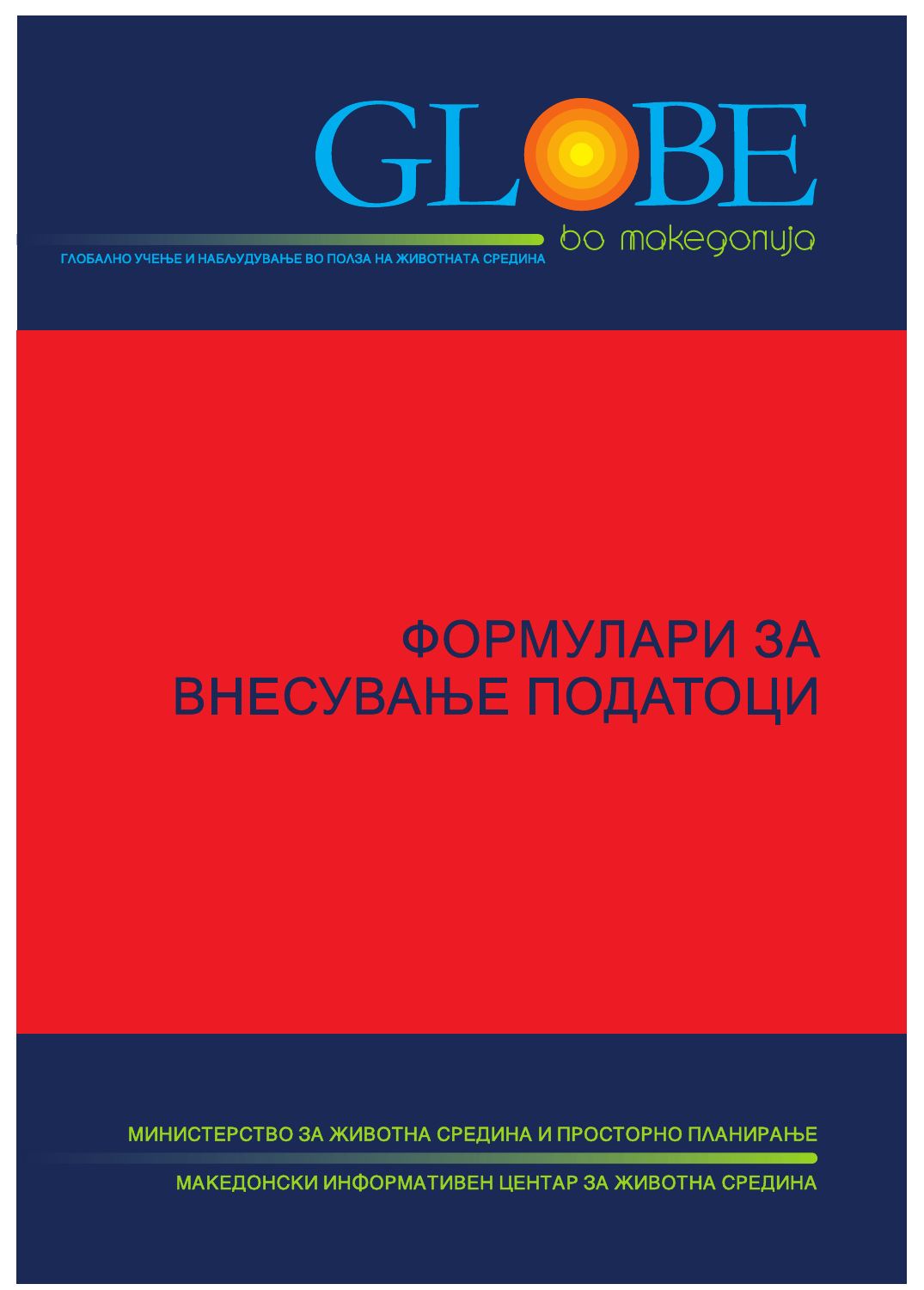**Land Cover Investigation** Land Cover Investigation

Sample Site Data Sheet

School Name:

| Measurement Time:   | Year | Month           | Day | Hour (UT) |
|---------------------|------|-----------------|-----|-----------|
| Recorded By:        |      |                 |     |           |
|                     |      | ċ               | ♦   | ₫         |
|                     |      |                 |     |           |
| Site Name:          |      | <b>LOCATION</b> |     |           |
| City/State/Country: |      |                 |     |           |

|  | Elevation | meters          |                           |
|--|-----------|-----------------|---------------------------|
|  | Longitude | decimal degrees | <b>Nest</b>               |
|  |           |                 | $\Box$ East               |
|  |           | decimal degrees | $\Box$ North $\Box$ South |
|  | Latitude  |                 |                           |

MUC TO THE MOST DETAILED LEVEL MUC TO THE MOST DETAILED LEVEL

**MUC Land Cover Type Name:**  $\frac{1}{\sqrt{2}}$ **MUC Class:** \_\_\_\_ \_\_\_\_ \_\_\_\_ \_\_\_\_ MUC Land Cover Type Name: MUC Class:  $\_\_\_\_\_\_\_\_\_\_\_\_\_\_\_\_\_\_$ 

**METADATA** (Comments) METADATA (Comments)

PHOTO NUMBER AND ORIENTATION PHOTO NUMBER AND ORIENTATION **E N S W**

GLOBE<sup>®</sup> 2005

Appendix - 39

| determine<br>Tree Canopy<br>$+$ = Tree Caropy<br>$-$ = Sky or Shrub<br>1. Canopy<br>Observations<br>column to<br>Use this<br>Recorded By: | Use this column to determine<br>Dominant and Co-Dominant<br>Canopy Species<br>2. Canopy Species or<br>Common Name<br>Year | 3. Canopy Type<br>$E = E \text{vergreen}$<br>$D = D \text{eciduous}$<br>$- = 5S_1y$<br>Month | Use this column<br>to determine<br>Overall Ground<br>$G = Green Cover$<br>$B = Brown Cover$<br>$= No Cover$<br>$4.$ Ground<br>Observations<br>Cover<br>Day<br>Use this column<br>to derive MUC for<br>closed forest or<br>woodland<br>Measurement Time: |
|-------------------------------------------------------------------------------------------------------------------------------------------|---------------------------------------------------------------------------------------------------------------------------|----------------------------------------------------------------------------------------------|---------------------------------------------------------------------------------------------------------------------------------------------------------------------------------------------------------------------------------------------------------|
|                                                                                                                                           |                                                                                                                           |                                                                                              |                                                                                                                                                                                                                                                         |

**Land Cover Investigation**<br>Tree Canopy and Ground Cover Data Sheet\* Tree Canopy and Ground Cover Data Sheet\* Land Cover Investigation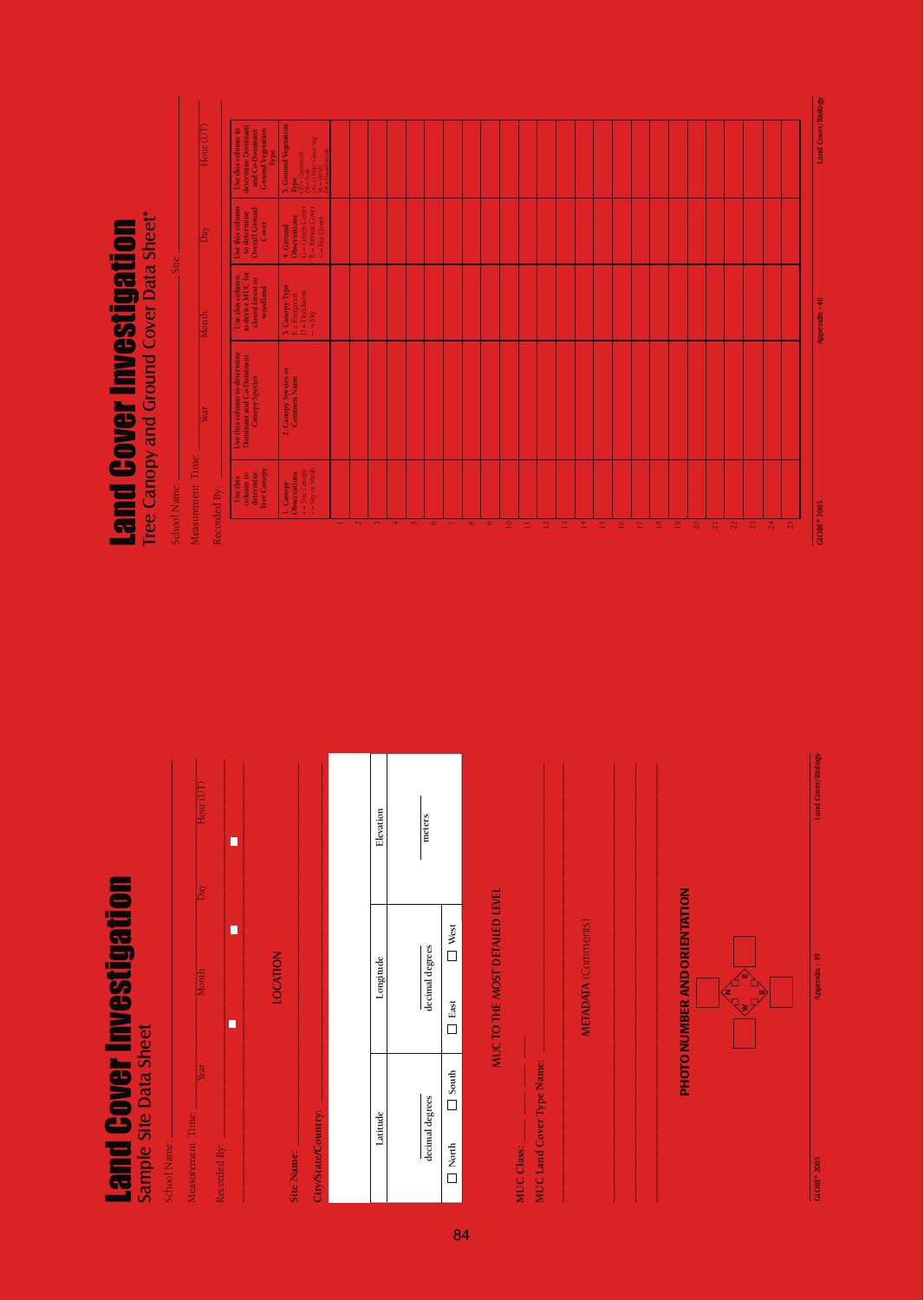Tree Canopy and Ground Cover Data Sheet - Page 2 *Tree Canopy and Ground Cover Data Sheet – Page 2*

| $\begin{tabular}{ l l } \hline \textbf{VegetatonType}\\ \hline \textbf{GD} = \textbf{Gammoid}\\ \hline \textbf{H} & \textbf{F} \textbf{orb}\\ \hline \textbf{H} & \textbf{F} \textbf{orb}\\ \hline \textbf{S} & \textbf{Sumb}\\ \hline \textbf{M} & \textbf{Sumb}\\ \hline \textbf{M} & \textbf{Sumb}\\ \hline \end{tabular}$<br>5. Ground<br>$B = Brown Cover$<br>G = Green Cover<br>Observations<br>$-$ = No Cover<br>4. Ground<br>3. Canopy Type<br>$E =$ Evergreen<br>$D =$ Deciduous<br>$-$ = Sky<br>2. Canopy Species or<br><b>Common Name</b><br>- Sky or Shrub<br>$+$ = Tree Canopy<br>Observations<br>1. Canopy | Š. | b. | $\frac{8}{2}$ | δŚ, | $\frac{1}{2}$ | $\overline{z}$ | $\tilde{z}$ | $\overline{3}$ | $\frac{4}{5}$ | $\overline{5}$ | $\frac{1}{2}$ | 层 | $\frac{8}{2}$ | $\overline{3}$ | $\overline{Q}$ |
|--------------------------------------------------------------------------------------------------------------------------------------------------------------------------------------------------------------------------------------------------------------------------------------------------------------------------------------------------------------------------------------------------------------------------------------------------------------------------------------------------------------------------------------------------------------------------------------------------------------------------|----|----|---------------|-----|---------------|----------------|-------------|----------------|---------------|----------------|---------------|---|---------------|----------------|----------------|
|                                                                                                                                                                                                                                                                                                                                                                                                                                                                                                                                                                                                                          |    |    |               |     |               |                |             |                |               |                |               |   |               |                |                |
|                                                                                                                                                                                                                                                                                                                                                                                                                                                                                                                                                                                                                          |    |    |               |     |               |                |             |                |               |                |               |   |               |                |                |
|                                                                                                                                                                                                                                                                                                                                                                                                                                                                                                                                                                                                                          |    |    |               |     |               |                |             |                |               |                |               |   |               |                |                |
|                                                                                                                                                                                                                                                                                                                                                                                                                                                                                                                                                                                                                          |    |    |               |     |               |                |             |                |               |                |               |   |               |                |                |
|                                                                                                                                                                                                                                                                                                                                                                                                                                                                                                                                                                                                                          |    |    |               |     |               |                |             |                |               |                |               |   |               |                |                |

| Tree Canopy Observations<br>Summary of | Canopy Type<br>summary of | <b>Ground Observations</b><br>Summary of | Ground Vegetation Type<br>Summary of |  |
|----------------------------------------|---------------------------|------------------------------------------|--------------------------------------|--|
| $Total - 1$                            | Total "E"                 | <b>Total</b> "G"                         | lotal <sup>*</sup> GD <sup>*</sup>   |  |
| $\frac{1}{2}$ Total $\frac{1}{2}$      | Total "D"                 | <b>Total "B"</b>                         | Total "FB"                           |  |
|                                        |                           | $\lceil \text{total} \rceil$ $\sim$      | Total "OG"                           |  |
| Total Canopy                           | Total Canopy Type         | otal Ground                              | Total "SB"                           |  |
| Observations                           | Observations              | Observations                             | Total "DS"                           |  |
| % Tree Canopy                          | % Evergreen (E)           | % Ground                                 | <b>Total Ground Type</b>             |  |
|                                        | % Deciduous (D)           |                                          | Observations                         |  |
|                                        |                           |                                          | % Grammoid (GD)                      |  |
|                                        |                           |                                          | % Forb (FB)                          |  |

"Note: Always measure the highest level of canopy. In a forest or wood<br>land, canopy cover refers to the tree canopy.  $\;$ **In a forest or woodland, canopy cover refers to the tree canopy. \*Note: Always measure the highest level of canopy.** 

| lotal "GD" | lotal "FB" | lotal "OG" | lotal "SB" | lotal "DS" | Total Ground Type | Observations | % Graminoid (GD) | % Forb (FB) | % Other Green (OG) | % Shrub (SB) | % Dwarf Shrub (DS) |  |
|------------|------------|------------|------------|------------|-------------------|--------------|------------------|-------------|--------------------|--------------|--------------------|--|
|            |            |            |            |            |                   |              |                  |             |                    |              |                    |  |
|            |            |            |            |            |                   |              |                  |             |                    |              |                    |  |

Land Cover/Blobgy

GLOBE® 2005 Appendix - 42 Land Cover/Biology

GLOBE® 2005 Appendix - 41 Land Cover/Biology - 41 Land Cover/Biology - 41 Land Cover/Biology - 41 Land Cover/<br>Global Cover/Biology - 41 Land Cover/Biology - 41 Land Cover/Biology - 41 Land Cover/Biology - 41 Land Cover/B

Appendix - 41

 $GLOBE^* 2005$ 

## **Land Cover Investigation**<br>Shrub Canopy and Ground Cover Data Sheet<sup>\*</sup> Shrub Canopy and Ground Cover Data Sheet\* Land Cover Investigation

School Name: The Site: Site: Site: Site: Site: Site: Site: Site: Site: Site: Site: Site: Site: Site: Site: Site: Site: Site: Site: Site: Site: Site: Site: Site: Site: Site: Site: Site: Site: Site: Site: Site: Site: Site: S

| Recorded By:                                                        |                                                                                                |                                                                            |                                                                                                                    |                                                                                                                                                                                                                                            |                                                                                                                                                                         |
|---------------------------------------------------------------------|------------------------------------------------------------------------------------------------|----------------------------------------------------------------------------|--------------------------------------------------------------------------------------------------------------------|--------------------------------------------------------------------------------------------------------------------------------------------------------------------------------------------------------------------------------------------|-------------------------------------------------------------------------------------------------------------------------------------------------------------------------|
| determine<br>Shrub Canopy<br>column to<br>Use this                  | Use this column to<br><b>Canopy Species</b><br>Dominant and<br><b>Co-Dominant</b><br>determine | Use this column<br>to derive MUC for<br>Shrubland                          | Use this column<br>Overall Ground<br>to determine<br>Cover                                                         | determine Dominant<br>Use this column to<br><b>Ground Vegetation</b><br>and Co-Dominant<br>Type                                                                                                                                            | Use this column<br>to determine<br>Total Shrubs                                                                                                                         |
| 1.Canopy<br>Observations<br>$+ =$ Shrub Canopy<br>$- =$ Sky or Tree | 2. Canopy Species or<br>Common Name                                                            | 3. Canopy Type<br>$E = Evc$ type<br>$D = Decduous$<br>$- = S \, \text{by}$ | $\begin{tabular}{l} 4. ground \\ Observations \\ G = Green Cover \\ B = Brown Cover \end{tabular}$<br>$=$ No Cover | 5. Ground Vegetation<br>Type $\begin{array}{l} \text{Gymmod} \\ \text{The rammod} \\ \text{The formal} \\ \text{CO} = \text{O} \text{the Germ} \\ \text{CO} = \text{O} \text{the Germ} \\ \text{S= Stump} \\ \text{NS= Stump} \end{array}$ | 6. Pat $a^2 + b$ this<br>column if there is<br>column if there is<br>column $a^2 + b$<br>column $a^2 + b$<br>Put $a^2 - b$ if there were<br>Put $a^2 - b$ if there were |
|                                                                     |                                                                                                |                                                                            |                                                                                                                    |                                                                                                                                                                                                                                            |                                                                                                                                                                         |
|                                                                     |                                                                                                |                                                                            |                                                                                                                    |                                                                                                                                                                                                                                            |                                                                                                                                                                         |
|                                                                     |                                                                                                |                                                                            |                                                                                                                    |                                                                                                                                                                                                                                            |                                                                                                                                                                         |
|                                                                     |                                                                                                |                                                                            |                                                                                                                    |                                                                                                                                                                                                                                            |                                                                                                                                                                         |
|                                                                     |                                                                                                |                                                                            |                                                                                                                    |                                                                                                                                                                                                                                            |                                                                                                                                                                         |
|                                                                     |                                                                                                |                                                                            |                                                                                                                    |                                                                                                                                                                                                                                            |                                                                                                                                                                         |
|                                                                     |                                                                                                |                                                                            |                                                                                                                    |                                                                                                                                                                                                                                            |                                                                                                                                                                         |
|                                                                     |                                                                                                |                                                                            |                                                                                                                    |                                                                                                                                                                                                                                            |                                                                                                                                                                         |
| ٠                                                                   |                                                                                                |                                                                            |                                                                                                                    |                                                                                                                                                                                                                                            |                                                                                                                                                                         |
|                                                                     |                                                                                                |                                                                            |                                                                                                                    |                                                                                                                                                                                                                                            |                                                                                                                                                                         |
|                                                                     |                                                                                                |                                                                            |                                                                                                                    |                                                                                                                                                                                                                                            |                                                                                                                                                                         |
|                                                                     |                                                                                                |                                                                            |                                                                                                                    |                                                                                                                                                                                                                                            |                                                                                                                                                                         |
|                                                                     |                                                                                                |                                                                            |                                                                                                                    |                                                                                                                                                                                                                                            |                                                                                                                                                                         |
|                                                                     |                                                                                                |                                                                            |                                                                                                                    |                                                                                                                                                                                                                                            |                                                                                                                                                                         |
|                                                                     |                                                                                                |                                                                            |                                                                                                                    |                                                                                                                                                                                                                                            |                                                                                                                                                                         |
|                                                                     |                                                                                                |                                                                            |                                                                                                                    |                                                                                                                                                                                                                                            |                                                                                                                                                                         |
|                                                                     |                                                                                                |                                                                            |                                                                                                                    |                                                                                                                                                                                                                                            |                                                                                                                                                                         |
|                                                                     |                                                                                                |                                                                            |                                                                                                                    |                                                                                                                                                                                                                                            |                                                                                                                                                                         |
|                                                                     |                                                                                                |                                                                            |                                                                                                                    |                                                                                                                                                                                                                                            |                                                                                                                                                                         |
|                                                                     |                                                                                                |                                                                            |                                                                                                                    |                                                                                                                                                                                                                                            |                                                                                                                                                                         |
|                                                                     |                                                                                                |                                                                            |                                                                                                                    |                                                                                                                                                                                                                                            |                                                                                                                                                                         |
|                                                                     |                                                                                                |                                                                            |                                                                                                                    |                                                                                                                                                                                                                                            |                                                                                                                                                                         |
|                                                                     |                                                                                                |                                                                            |                                                                                                                    |                                                                                                                                                                                                                                            |                                                                                                                                                                         |
|                                                                     |                                                                                                |                                                                            |                                                                                                                    |                                                                                                                                                                                                                                            |                                                                                                                                                                         |
|                                                                     |                                                                                                |                                                                            |                                                                                                                    |                                                                                                                                                                                                                                            |                                                                                                                                                                         |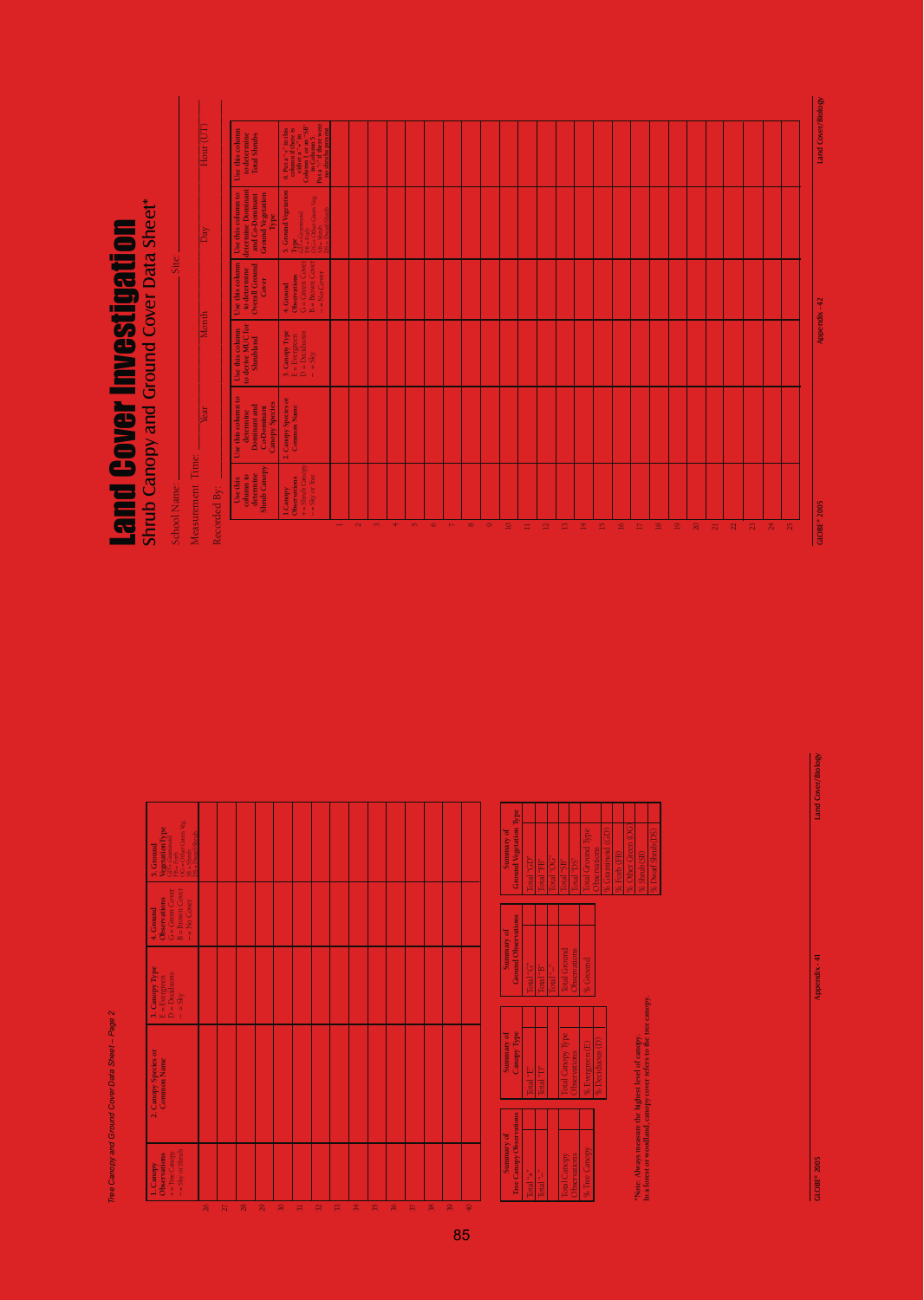Shrub Canopy and Ground Cover Data Sheet - Page 2 *Shrub Canopy and Ground Cover Data Sheet – Page 2*

|                          | $+$ = Shrub Canop<br>- Sky or Tree<br>Observations<br>1.Canopy | 2. Canopy Species or<br><b>Common Name</b> | 3. Canopy Type<br>$E = \text{Evergreen}$<br>$D = \text{Dociduous}$<br>$-$ = Sky | <b>B</b> = Brown Cover<br>$G = Green Cover$<br>$-$ No Cover<br>Observations<br>4. Ground | 5. Ground Vegetation<br>FB = Forb<br>OG = Oher Green Weg<br>SB = Dwarf-Shrub<br>DS = Dwarf-Shrub<br>$\frac{1}{2} \frac{1}{2} \sum_{n=1}^{\infty} \frac{1}{2} \sum_{n=1}^{\infty} \frac{1}{n!} \left( \frac{1}{2} \sum_{n=1}^{\infty} \frac{1}{n!} \right)$ | 6. Either $a^a +^b$ in<br>Column 1 or an "SB"<br>Puta <sup>929</sup> if there<br>were no shrubs<br>in Column 5.<br>present |
|--------------------------|----------------------------------------------------------------|--------------------------------------------|---------------------------------------------------------------------------------|------------------------------------------------------------------------------------------|------------------------------------------------------------------------------------------------------------------------------------------------------------------------------------------------------------------------------------------------------------|----------------------------------------------------------------------------------------------------------------------------|
| 26                       |                                                                |                                            |                                                                                 |                                                                                          |                                                                                                                                                                                                                                                            |                                                                                                                            |
| $\overline{27}$          |                                                                |                                            |                                                                                 |                                                                                          |                                                                                                                                                                                                                                                            |                                                                                                                            |
| 28                       |                                                                |                                            |                                                                                 |                                                                                          |                                                                                                                                                                                                                                                            |                                                                                                                            |
| $\overline{29}$          |                                                                |                                            |                                                                                 |                                                                                          |                                                                                                                                                                                                                                                            |                                                                                                                            |
| $\overline{30}$          |                                                                |                                            |                                                                                 |                                                                                          |                                                                                                                                                                                                                                                            |                                                                                                                            |
| $\overline{a}$           |                                                                |                                            |                                                                                 |                                                                                          |                                                                                                                                                                                                                                                            |                                                                                                                            |
| $\overline{\mathbf{32}}$ |                                                                |                                            |                                                                                 |                                                                                          |                                                                                                                                                                                                                                                            |                                                                                                                            |
| $\overline{33}$          |                                                                |                                            |                                                                                 |                                                                                          |                                                                                                                                                                                                                                                            |                                                                                                                            |
| $\frac{4}{5}$            |                                                                |                                            |                                                                                 |                                                                                          |                                                                                                                                                                                                                                                            |                                                                                                                            |
| S.                       |                                                                |                                            |                                                                                 |                                                                                          |                                                                                                                                                                                                                                                            |                                                                                                                            |
| $\frac{8}{2}$            |                                                                |                                            |                                                                                 |                                                                                          |                                                                                                                                                                                                                                                            |                                                                                                                            |
| $\overline{37}$          |                                                                |                                            |                                                                                 |                                                                                          |                                                                                                                                                                                                                                                            |                                                                                                                            |
| $\frac{8}{20}$           |                                                                |                                            |                                                                                 |                                                                                          |                                                                                                                                                                                                                                                            |                                                                                                                            |
| $\overline{39}$          |                                                                |                                            |                                                                                 |                                                                                          |                                                                                                                                                                                                                                                            |                                                                                                                            |
| $\frac{40}{5}$           |                                                                |                                            |                                                                                 |                                                                                          |                                                                                                                                                                                                                                                            |                                                                                                                            |
|                          |                                                                |                                            |                                                                                 |                                                                                          |                                                                                                                                                                                                                                                            |                                                                                                                            |
|                          | Shrub Canopy Observations<br>Summary of                        |                                            | Canopy Type<br>Summary of                                                       | <b>Ground Observations</b><br>Summary of                                                 |                                                                                                                                                                                                                                                            | Ground Vegetation Type<br>Summary of                                                                                       |
|                          |                                                                |                                            |                                                                                 |                                                                                          |                                                                                                                                                                                                                                                            |                                                                                                                            |

| <b>Ground Vegetation Type</b><br><b>Summary of</b> | Total "GD"                    | Total "FB"       | lotal <sup>*</sup> OG"                            | lotal "SB"          | otal "DS"           | Total Ground Ivpe | Observatoris    | % Grammoid (GD) | % Forb (FB)                                        | % Other Green (OG)                                       | %Shrub (SB)           | <b>Of Parrow Character (PIC)</b> |
|----------------------------------------------------|-------------------------------|------------------|---------------------------------------------------|---------------------|---------------------|-------------------|-----------------|-----------------|----------------------------------------------------|----------------------------------------------------------|-----------------------|----------------------------------|
| <b>Ground Observations</b><br>Summary of           | lotal "G"                     | otal "B"         | $\frac{1}{2}$ and $\frac{1}{2}$ and $\frac{1}{2}$ | <b>Total Ground</b> | Observations        | % Ground          |                 | jummary of      | <b>Shrub Cover</b>                                 | Total "+" from Col. $6$                                  | Total "-" from Col. 6 | Total Chservations               |
| Canopy Type<br>Summary of                          | <b>Total</b> "E"              | <b>Total</b> "D" |                                                   | Total Canopy type   | Observations,       | % Evergreen (E)   | % Deciduous (D) |                 |                                                    |                                                          |                       |                                  |
| <b>Shrub Canopy Observations</b><br>Summary of     | $\frac{1}{2}$ = $\frac{1}{2}$ | $Tonal "=$       |                                                   | Total Carropy       | <b>Observations</b> | % Shrub Canopy    |                 |                 | "Note: Always measure the highest level of canopy. | In a shrubland, canopy cover refers to the shrub canopy. |                       |                                  |

 $rac{6}{5}$ 

| Summary of | Ground Vegetation Type     | Total "GD"   | Total "FB" | Total "OG"         | Total "SB"          | Total "DS"   | Total Ground lype | Observations | % Grammoid (GD) | % Forb (FB)        | % Other Green (OG)    | %Shrub(SB)                     | %Dwart Shrub (DS)         |         |  |
|------------|----------------------------|--------------|------------|--------------------|---------------------|--------------|-------------------|--------------|-----------------|--------------------|-----------------------|--------------------------------|---------------------------|---------|--|
| Summary of | <b>Ground Observations</b> | <b>Total</b> | lotal "B"  | Total <sup>-</sup> | <b>Total Ground</b> | Observations | % Ground          |              | Summary of      | <b>Shrub Cover</b> | Total "+" from Col. 6 | $\text{Total}$ "-" from Col. 6 | <b>Total Chservations</b> | % Shrub |  |

| Reading |                       |  |           |  |                   |  |                       |  |
|---------|-----------------------|--|-----------|--|-------------------|--|-----------------------|--|
|         |                       |  |           |  |                   |  |                       |  |
|         | Specimen <sub>1</sub> |  | $open$ ne |  | <b>Specimen 3</b> |  | Specimen <sub>4</sub> |  |
|         |                       |  |           |  |                   |  |                       |  |

Specimen 5.

Species **Callage (\***) Clinometer [from Tree (m) [Height (m) |Height (m) **|** 

Reading

 $\widehat{\mathbf{E}}$ 

**Note:** Measure each tree three times and average the three height values. If all three values are within 1 meter of the average, report the values. If values are within 1 meter of the average, report the values. If Note: Measure each tree three times and average the three height values. If all three values are within 1 m not, repeat the measurements until they are within 1 meter of their average, and then report these values. not, repeat the measurements until they are within 1 meter of their average, and then report these values. \* Use these columns for<br>height.

Tree Height = (TAN of Clinometer Reading x Distance from Tree) + Eye Height

Tree Height = (TAN of Clinometer Reading x Distance from Tree) + Eye Height

\* Use these columns for measuring the height of graminoids, shrubs, and dwarf-shrubs. Use all the columns if you use your clinometer to measure

GLOBE® 2005 Appendix - 44 Land Cover/Biology Appendix - 44  $\overline{\text{GDBE}^* 2005}$ 

Land Cover/Biology

Land Cover/Biology GLOBE® 2005 Appendix - 43 Appendix - 43 Land Cover/Biology - 43 Land Cover/Biology - 40 Land Cover/Biology - 4

Appendix - 43

GLOBE<sup>®</sup> 2005

## **Land Cover Investigation**<br>Graminoid, Tree and Shrub Height Data Sheet Graminoid, Tree and Shrub Height Data Sheet Land Cover Investigation

School Name: Site:  $-$ Site: School Name: -

 $\Delta$  de assurement Time:  $\Delta$  $Re\overline{c}$  and  $Br_1$  and  $Br_2$  and  $I_1$  and  $I_2$  and  $I_3$  and  $I_4$  and  $I_5$  and  $I_6$  and  $I_7$  and  $I_8$  and  $I_9$  and  $I_9$  and  $I_9$  and  $I_9$  and  $I_9$  and  $I_9$  and  $I_9$  and  $I_9$  and  $I_9$  and  $I_9$  and  $I_9$  a Hour (UT) Year Month Day Hour (UT)  $\overline{Day}$ Month Measurement Time: <u>wear</u> Recorded By:

Ĕ

|                                |             |                | Clinometer Data |                           |          |
|--------------------------------|-------------|----------------|-----------------|---------------------------|----------|
| *Dominant Species   Clinometer |             | <b>TAN of</b>  | Distance        | Eye Height  *Vegetation   | *Average |
|                                | Reading (°) | Clinometer     | from Tree (m)   | (m) Height (m) Height (m) |          |
|                                |             | <b>Reading</b> |                 |                           |          |
| Specimen <sub>1</sub>          |             |                |                 |                           |          |
|                                |             |                |                 |                           |          |
|                                |             |                |                 |                           |          |
| Specimen 2                     |             |                |                 |                           |          |
|                                |             |                |                 |                           |          |
|                                |             |                |                 |                           |          |
| Specimen <sub>3</sub>          |             |                |                 |                           |          |
|                                |             |                |                 |                           |          |
|                                |             |                |                 |                           |          |
| Specimen 4                     |             |                |                 |                           |          |
|                                |             |                |                 |                           |          |
|                                |             |                |                 |                           |          |
| Specimen <sub>5</sub>          |             |                |                 |                           |          |
|                                |             |                |                 |                           |          |
|                                |             |                |                 |                           |          |
|                                |             |                |                 |                           |          |
| *Co-Dominant                   | Clinometer  | <b>TAN of</b>  | Distance        | Eye Height   * Vegetation | *Average |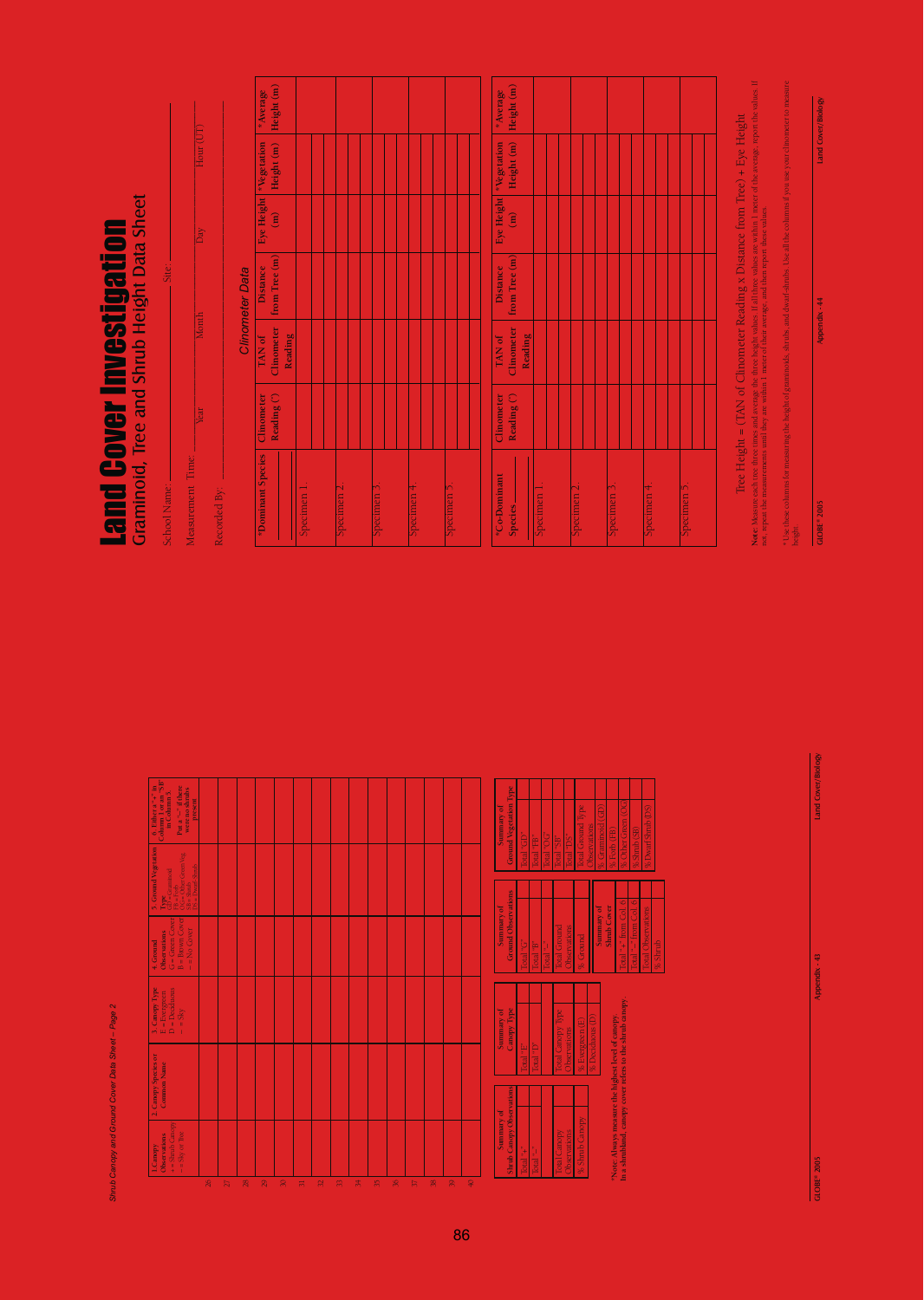# **Land Cover Investigation** Land Cover Investigation

Land Cover Investigation

Land Cover Investigation

Measure Tree Height on a Slope: Stand by Tree Data Sheet

Measure Tree Height on a Slope: Stand by Tree Data Sheet

School Name: The Site: The Site: School Name: The Site: Site: Site: Site: Site: Site: Site: Site: Site: Site: Site: Site: Site: Site: Site: Site: Site: Site: Site: Site: Site: Site: Site: Site: Site: Site: Site: Site: Site

School Name:

 $M$ easurement Time:  $\Box$ Year Month Day Day Hour (UT)

Month

Year

Measurement Time:

Recorded By:

Hour (UT)

 $\overline{Day}$ 

Recorded By:  $\frac{1}{2}$ 

*Clinometer Data* **Dominant Species Clinometer TAN of Height to 0˚ Distance to Tree Average Reading (\*)** Clinometer on Tree (m) Tree (m) Height (m) Tree  **Reading Height (m)**

**Clinometer Data** 

Average

Distance to Tree<br>Tree (m) Height (m)

 $\begin{array}{|l|} \hline \text{Height to 0}^{\ast} & \text{I} \\ \hline \text{on Tree (m)} & \\ \hline \end{array}$ 

Clinometer TAN of

Clinometer Reading (\*)

Dominant Species

I

Reading

 $\operatorname{\sf Tree}$ 

Height

 Specimen 1. Specimen 2. Specimen 3. Specimen 4. Specimen 5.

pecimen

pecimen 2. pecimen 3. Specimen 4. **Co-Dominant Clinometer TAN of Height to 0˚ Distance to Tree Average Species Reading (˚) Clinometer on Tree (m) Tree (m) Height (m) Tree** 

TAN of

Clinometer<br>Reading (\*)

Co-Dominant

pecimen 5.

Height to 0' on Tree  $(m)$ 

Distance to  $\operatorname{Tree}\left( \mathbf{m} \right)$ 

 $\frac{\text{Average}}{\text{Tree}}$ 

Tree<br>Height (m)

 Specimen 1. Specimen 2. Specimen 3. Specimen 4. Specimen 5.

 $\frac{1}{\text{pi} \cdot \text{tan} \cdot \text{tan} \cdot \text{tan} \cdot \text{tan} \cdot \text{tan} \cdot \text{tan} \cdot \text{tan} \cdot \text{tan} \cdot \text{tan} \cdot \text{tan} \cdot \text{tan} \cdot \text{tan} \cdot \text{tan} \cdot \text{tan} \cdot \text{tan} \cdot \text{tan} \cdot \text{tan} \cdot \text{tan} \cdot \text{tan} \cdot \text{tan} \cdot \text{tan} \cdot \text{tan} \cdot \text{tan} \cdot \text{tan} \cdot \text{tan} \cdot \text{tan} \cdot \text{tan} \cdot \text{tan} \cdot \text{tan} \cdot \text{tan}$ Species<sub>-</sub>

specimen 2. Specimen 3. Specimen 4. Specimen 5.

Measure Tree Height on Level Ground: Simplified Clinometer Measure Tree Height on Level Ground: Simplified Clinometer

#### Technique Data Sheet Technique Data Sheet

| Ě<br>remen<br>eramere?<br>í<br>ć | Year | Site:<br>lonth | <b>Day</b> | lour (UT |
|----------------------------------|------|----------------|------------|----------|
|----------------------------------|------|----------------|------------|----------|

| <b>Clinometer Data</b> | Tree Height (m)<br>Average                                              |  |             |               |                         |              |             |             |                       |            |            |              |  |
|------------------------|-------------------------------------------------------------------------|--|-------------|---------------|-------------------------|--------------|-------------|-------------|-----------------------|------------|------------|--------------|--|
|                        | Tree (m)<br>and Up to Eyes)<br>Distance from Base of<br>Tree Height (m) |  |             |               |                         |              |             |             |                       |            |            |              |  |
|                        | Reading (')<br>Clinometer                                               |  |             | $\frac{1}{4}$ |                         | $45^{\circ}$ |             | $\ddot{45}$ |                       | $\ddot{4}$ |            | $45^{\circ}$ |  |
|                        | Dominant Species                                                        |  | Specimen 1. |               | Specimen <sub>2</sub> . |              | Specimen 3. |             | Specimen <sub>4</sub> |            | Specimen 5 |              |  |

| Tree Height (m)<br>Average                                          |              |                         |                       |                       |                       |
|---------------------------------------------------------------------|--------------|-------------------------|-----------------------|-----------------------|-----------------------|
| Tree (m)and Up to Eyes)<br>Distance from Base of<br>Tree Height (m) |              |                         |                       |                       |                       |
| Reading (')<br>Clinometer                                           | $45^{\circ}$ | $45^{\circ}$            | $45^{\circ}$          | $\frac{1}{4}$         | $45^{\circ}$          |
| <b>Co-Dominant</b><br>Species -                                     | Specimen 1.  | Specimen <sub>2</sub> . | Specimen <sub>3</sub> | Specimen <sub>4</sub> | Specimen <sub>5</sub> |

**Note:** Measure each tree three times and average the three height values. If all three values are within 1 meter of the average, report the values. If not, repeat the measurements until they are within 1 meter of their average, and then report these values.

Land Cover/Blology Appendix - 45

## GLOBE® 2005 Appendix - 46 Land Cover/Biology Appendix - 46 GLOBE® 2005

**Note:** Measure each tree three times and average the three height values. If all three values are within 1 meter of the average, report the values. Land Cover/Biology port the valu If not, repeat the measurements until they are within 1 meter of their average, and then report these values, If not, repeat the measurements until they are within 1 meter of their average, and then report these values.

Tree Height = [(TAN of Clinometer Reading) x (Distance to Tree)] + (Height to 0˚ on Tree)

Tree Height = [(TAN of Clinometer Reading) x (Distance to Tree)] + (Height to 0° on Tree)

Note: Measure each tree three times and average the three height values. If all three values are within 1 meter of the

GLOBE® 2005 Appendix - 45 Strategies - 45 Land Cover/Biology - 45 Land Cover/Biology - 45 Land Cover/Biology - $GLOBE^{\circ}$  2005